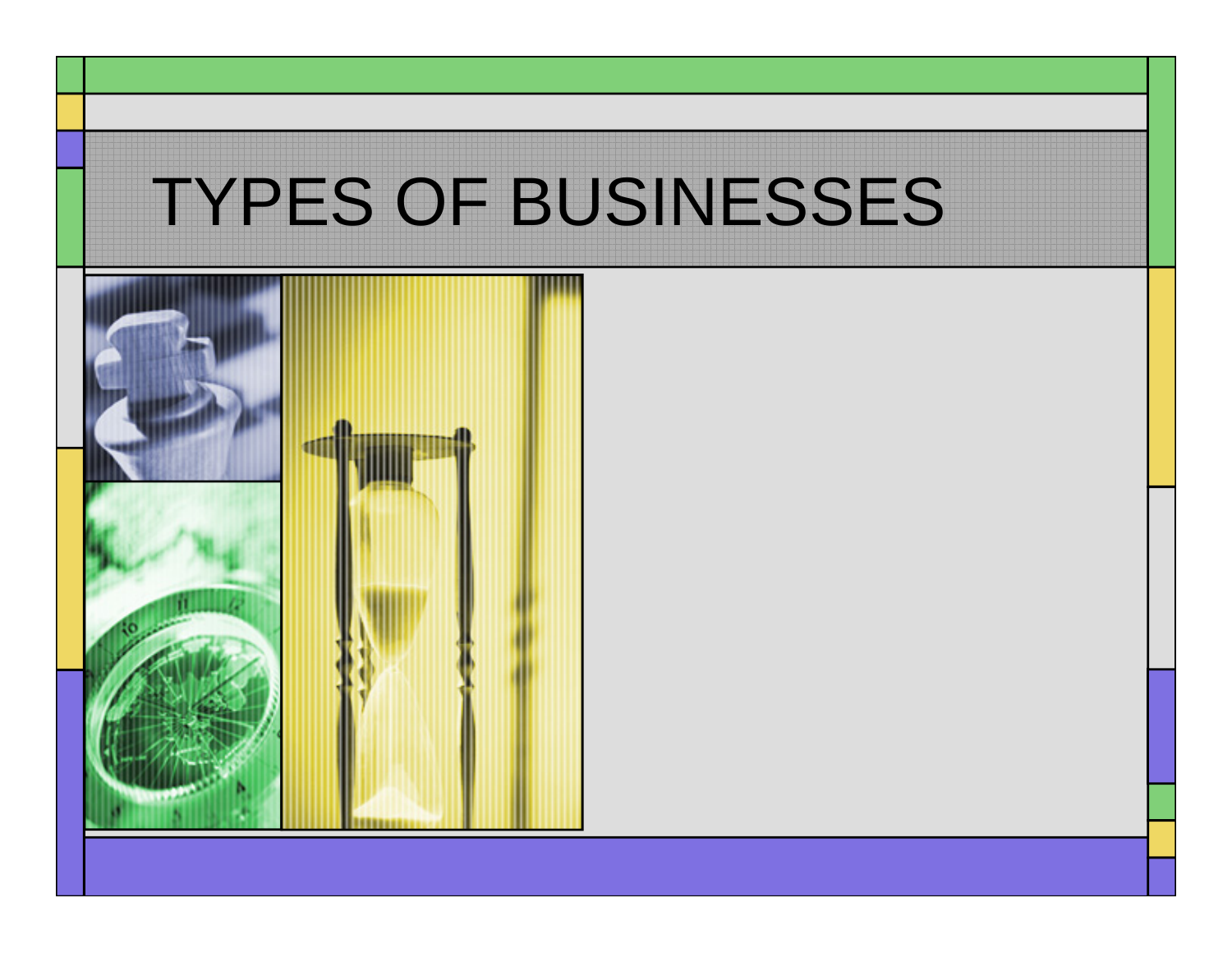# SOLE PROPRIETORSHIP

A business that is owned and managed by one individual who receives all the profits and bears all the losses.

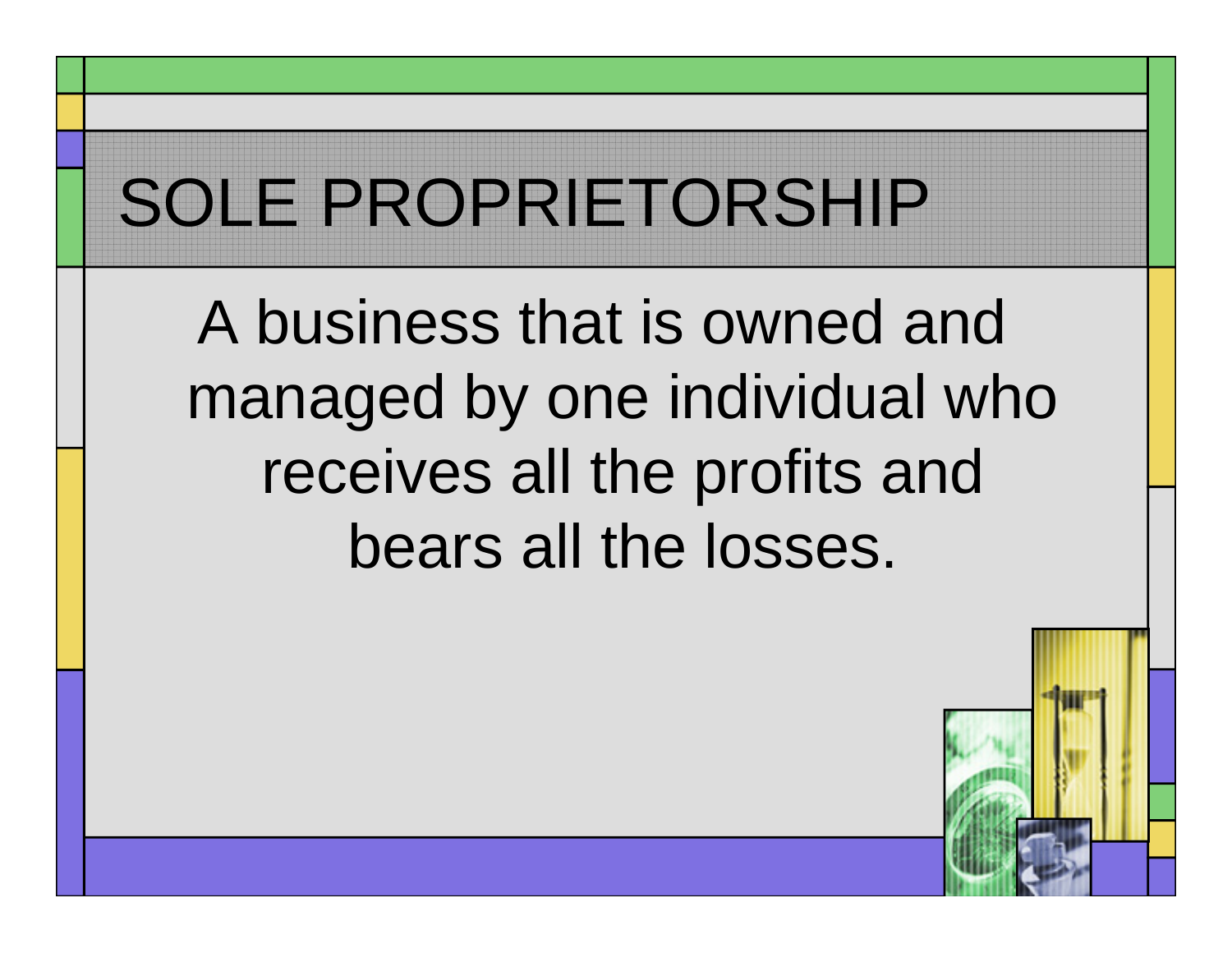### Benefits: *Sole Proprietorship*

- Ease of starting and going out of business
- Control over profits and business operations
- Pride of ownership
- Lower taxes (pays no corporate income taxes)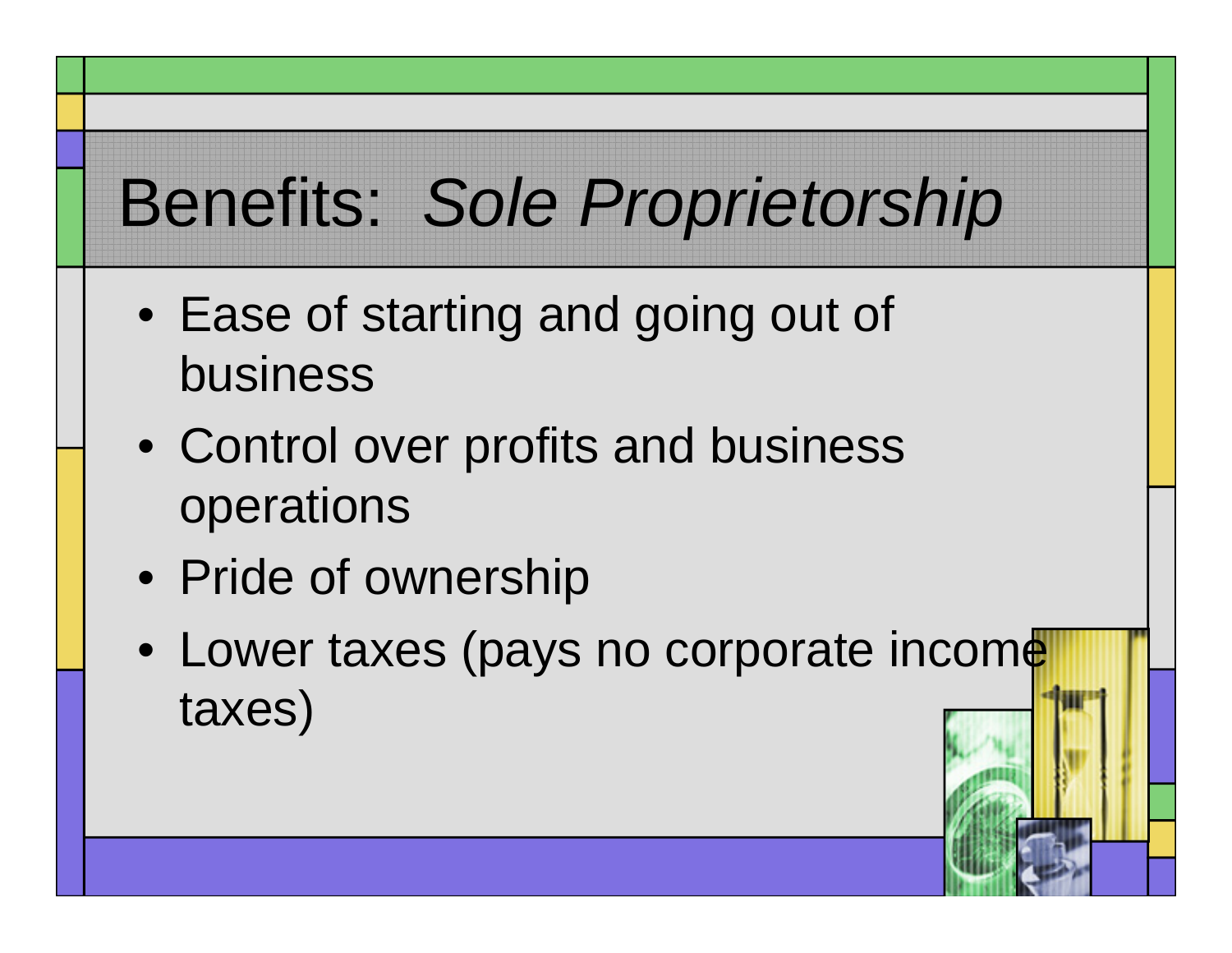#### Costs: *Sole Proprietorship*

- Unlimited liability
- Difficulty in raising financial capital
- Responsible for all losses
- Management knowledge may be limited

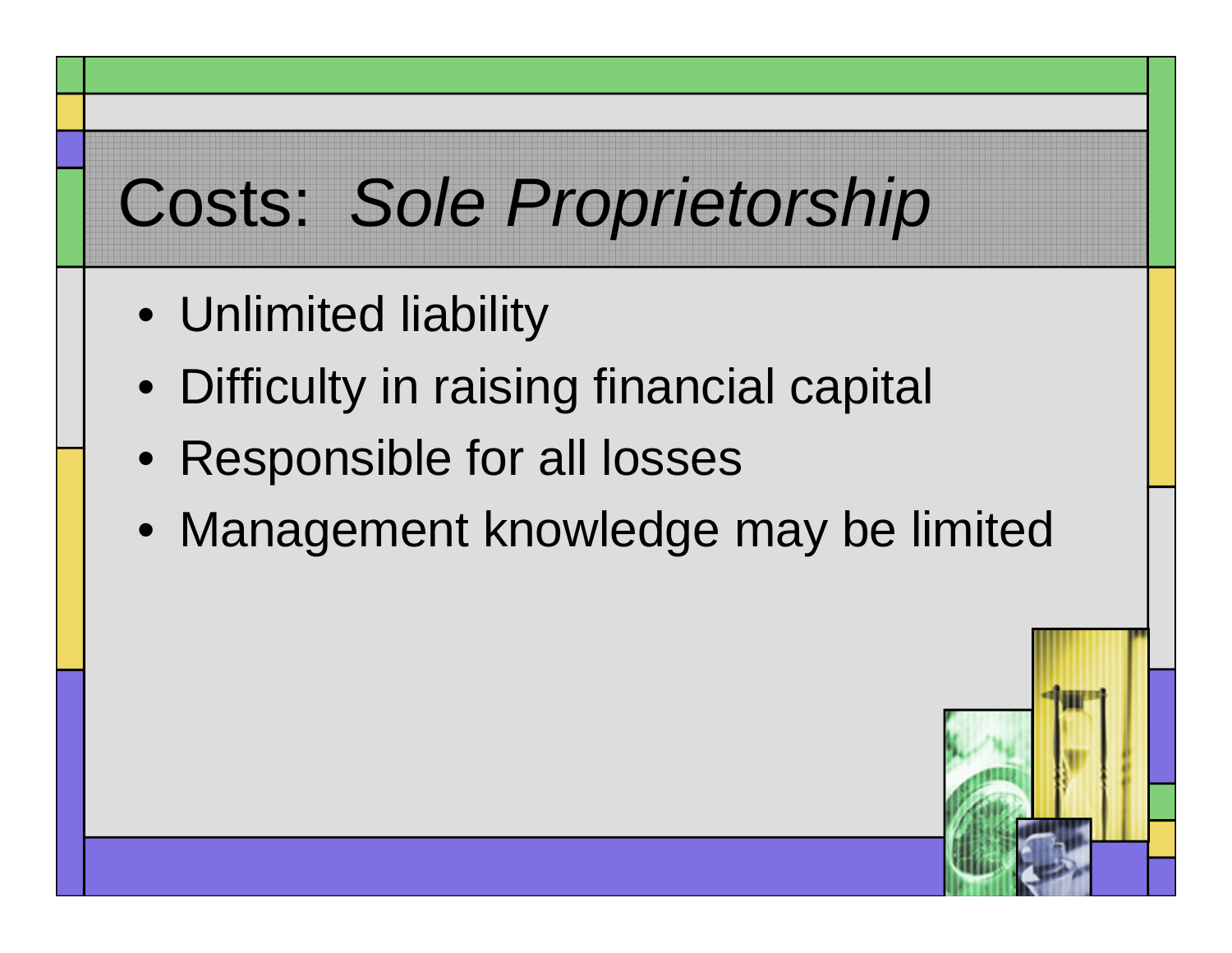## PARTNERSHIP

A business that is owned and managed by two or more individuals who receive all the profits and bear all the losses.

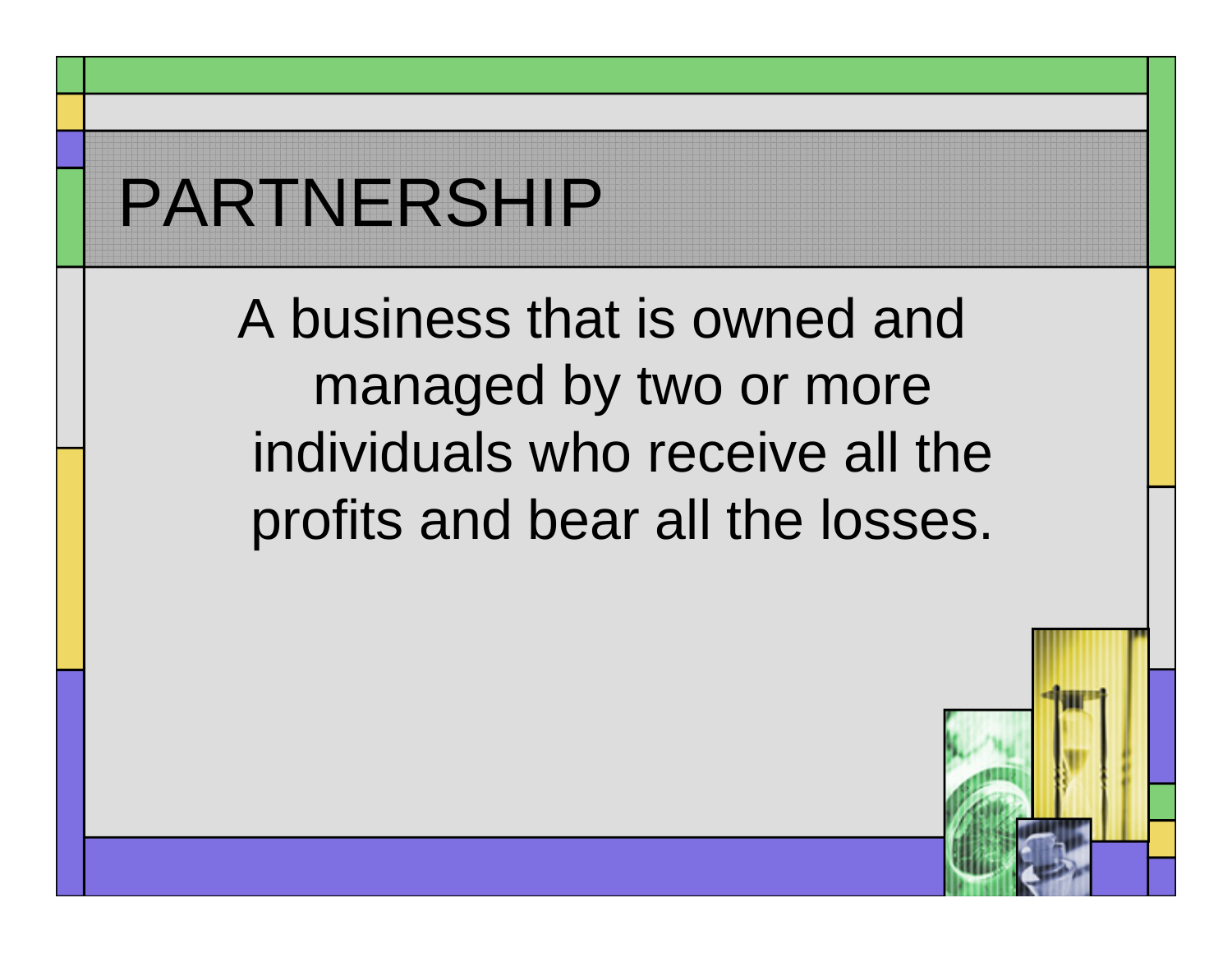#### Benefits: *Partnership*

- Easier to raise financial capital
- Partners may combine managerial skills
- Personal satisfaction
- Lower taxes (pays no corporate income taxes)

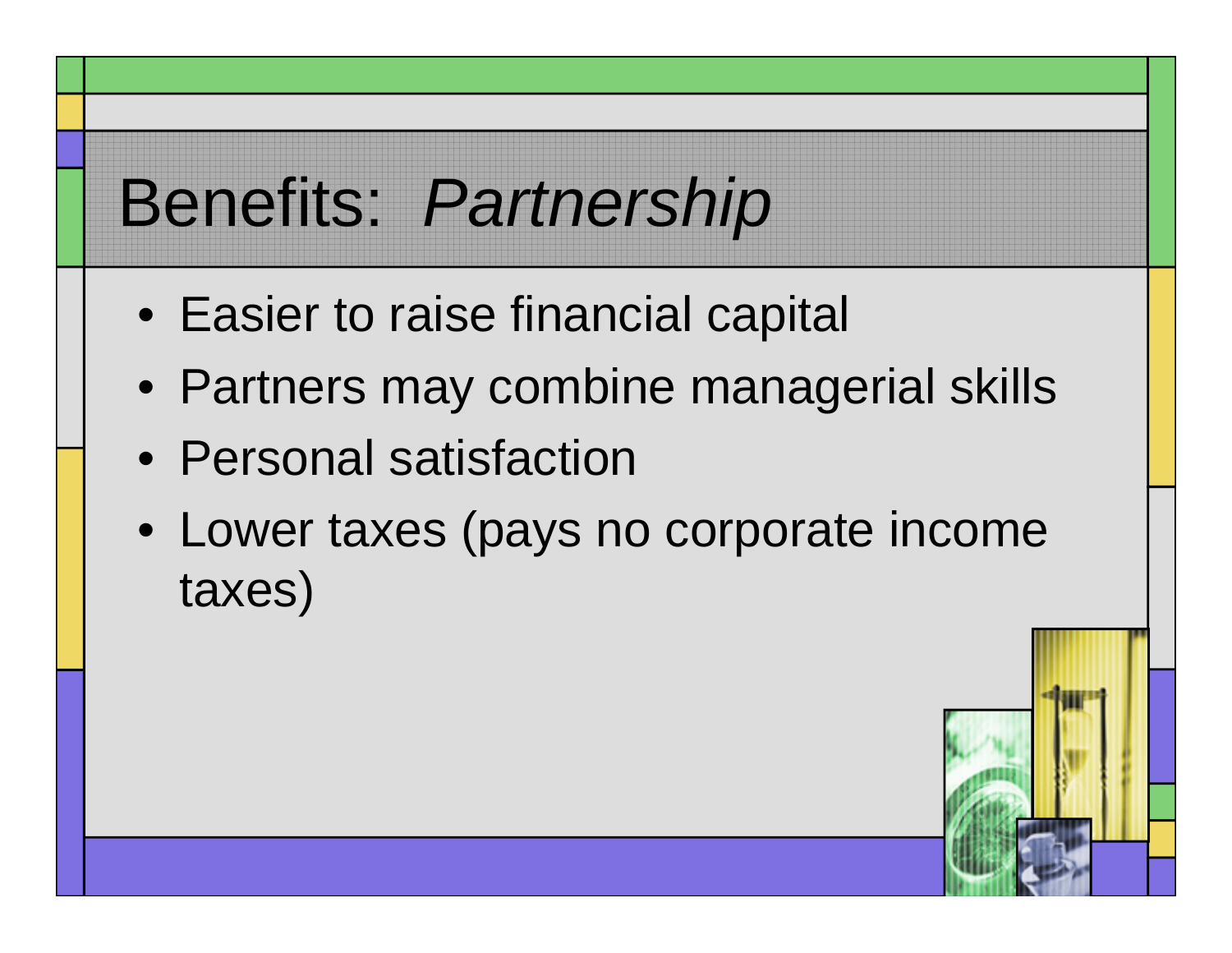### Costs: *Partnership*

- Unlimited liability
	- If a business cannot pay its obligations, the owner(s) must pay them.
- Shared profits
- Possible conflicts between partners
- Possible instability after death of a partner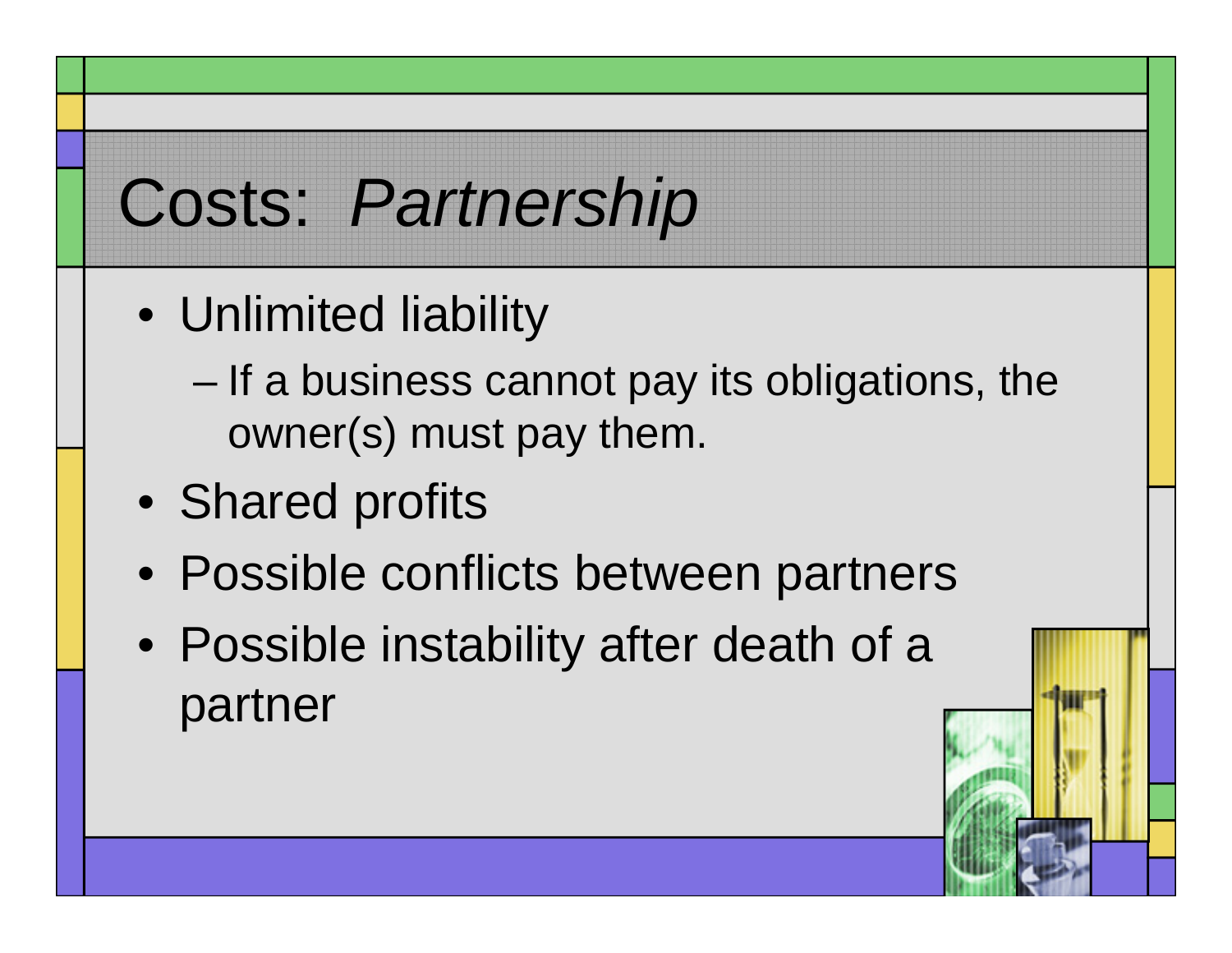# **CORPORATION**

#### A business that is owned by stockholders and has rights and responsibilities as if it were a person.

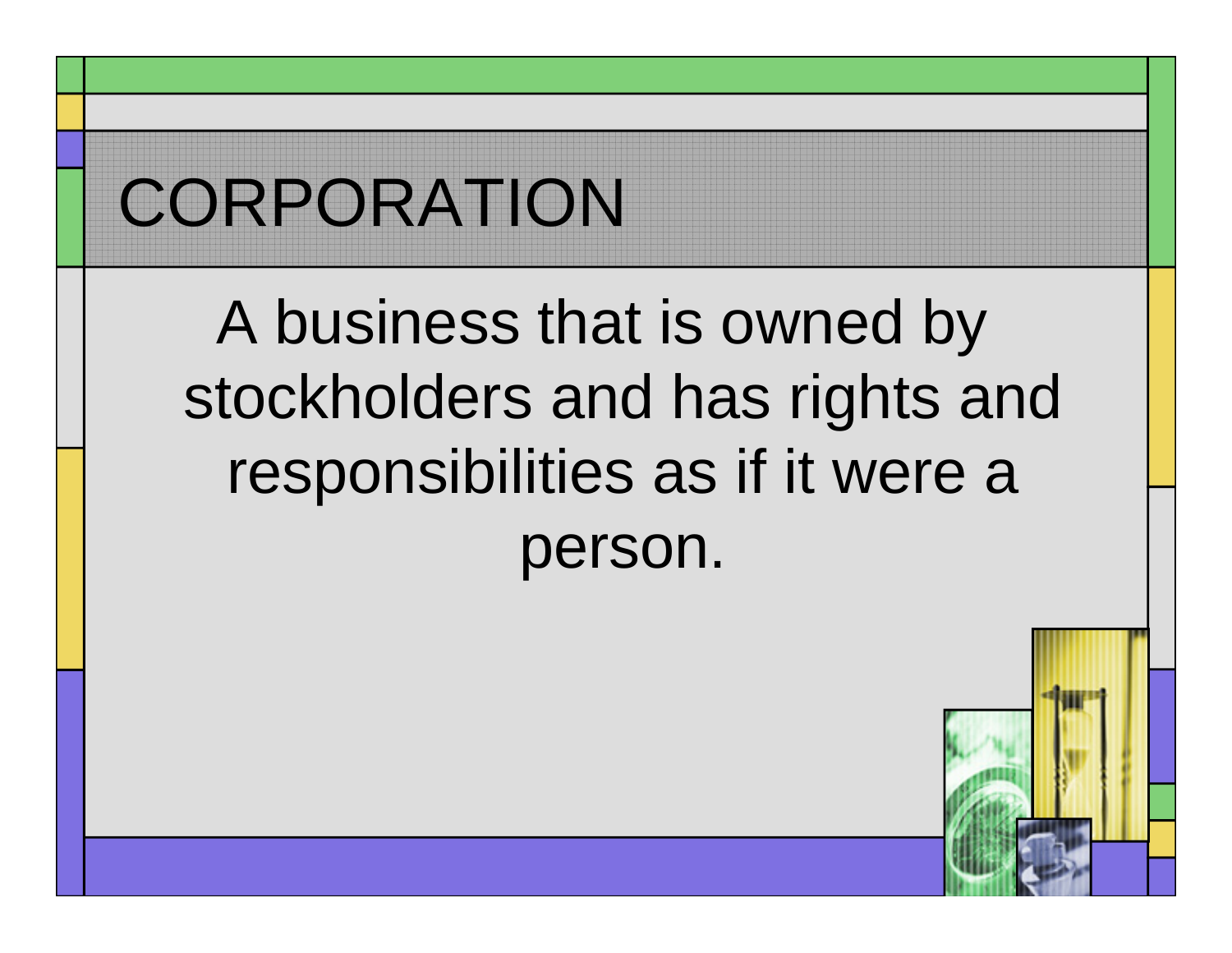### Benefits: *Corporation*

- Limited liability
- Greater financial capital
- Unlimited life
- Specialized management

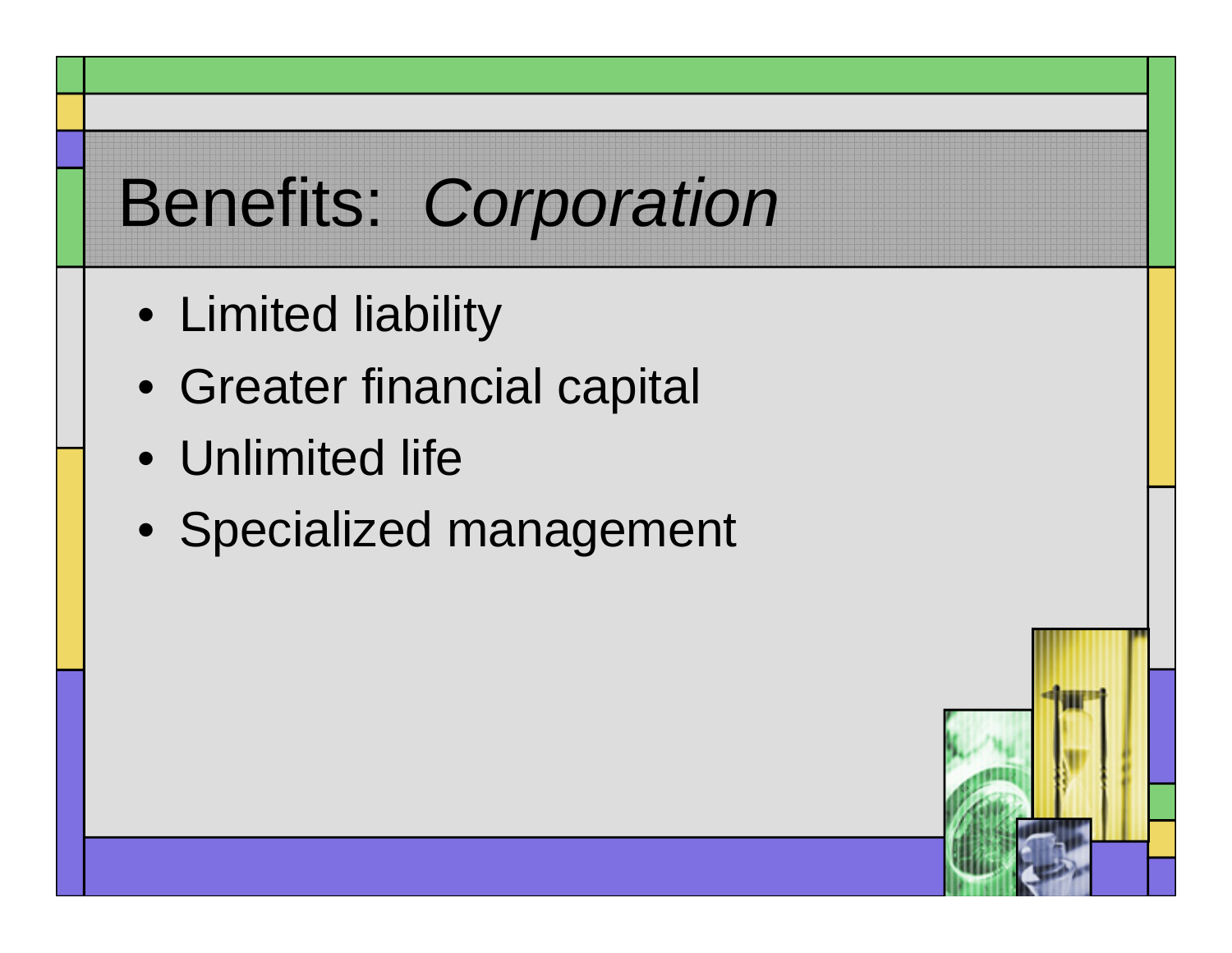### Costs: *Corporation*

- Increased taxation (pays corporate income taxes)
- Difficulty in starting (each state has its own rules for a corporate charter)
- May be larger, more bureaucratic than other forms of business
- Increased government control